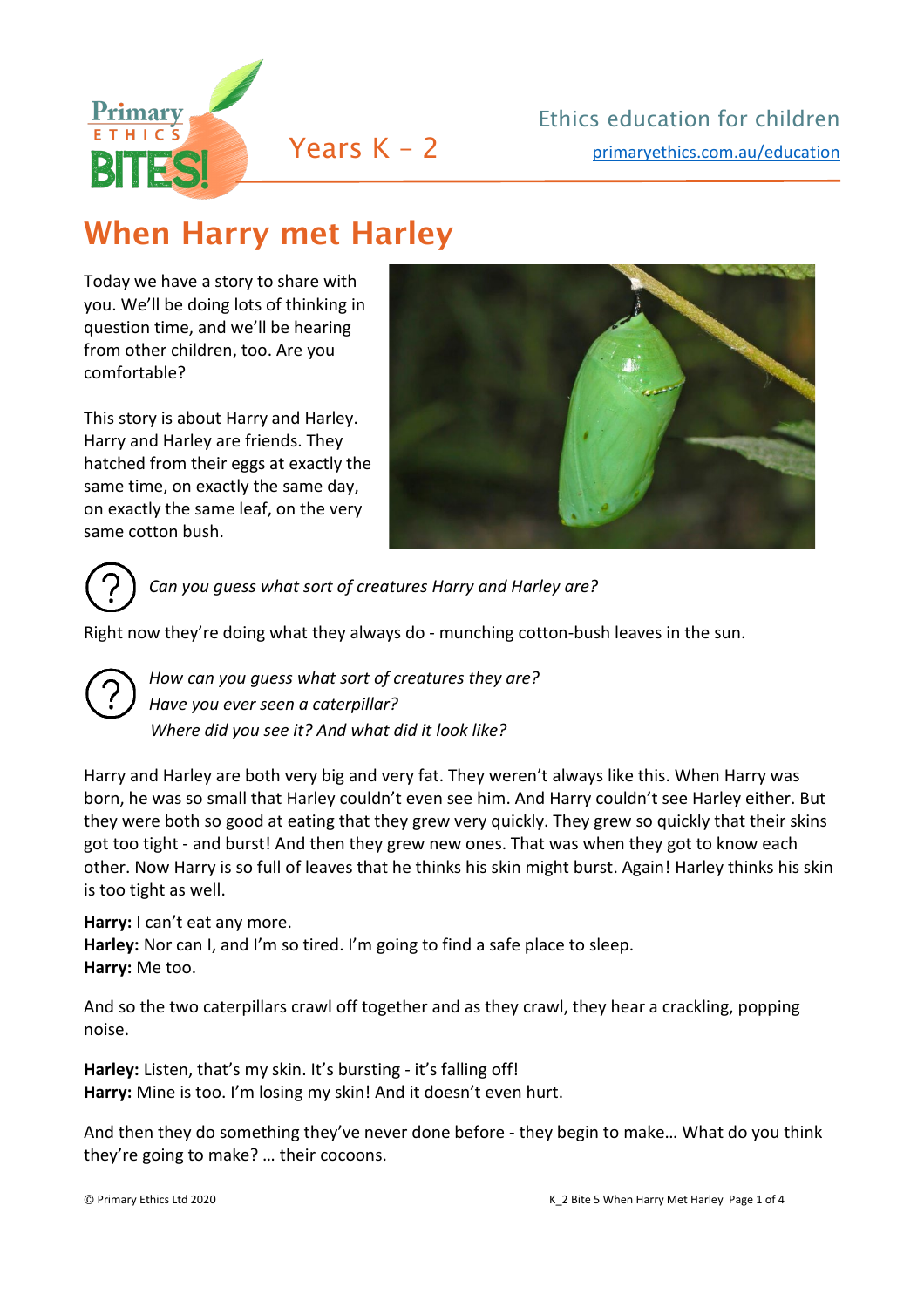



*What do you think will happen next?* 

Then they hook onto a branch and hang upside down - and they fall asleep. Harry sleeps for a long time, and when at last he wakes up, he doesn't know where he is. And everything is dark. 'It must be night time,' he thinks. He can feel something sticky wrapping around him and he wriggles and struggles until he bursts free, into the sunlight.



### *Do you think Harry looks the same now as he did before he went to sleep in his cocoon?*

Harry looks around him - and then he remembers. 'Where's Harley?' he asks himself. But he can't see Harley anywhere. 'I must go and find him,' he thinks.



## *Do you think Harry will find Harley? Why do you think that?*

But something is wrong. Harry can't seem to move. So he stretches himself out in the warm sun and at last he is able to pull himself up to sit on the branch. Everything looks so bright. For the first time in his life, Harry can see colours. And there, on the very same branch, is a very strange creature.



*What do you think the creature looks like? What makes you think that?* 

**Harry:** Hello. I'm looking for my friend. We went to sleep and now he's gone. Have you seen him?

The creature looks puzzled.

**Harry**: He looks just like me. **Strange creature:** (shakes its head) I'm looking for my friend too. His name is Harry. **Harry:** But…but, who are you? **Strange creature:** My name is Harley. **Harry:** But you can't be Harley. You've got wings like a bird, and you're not stripey like Harley.



*Do you think the strange creature looks completely different from Harley? What makes you think that?*

**Harley:** Well, who are you?

*Is Harry right?* 

**Harry:** I'm Harry - and if you really were Harley, you'd know that. **Harley:** How can you be Harry? You've got wings too, and you're not stripey like Harry.

Harry says that the strange creature looks completely different from Harley.



*Does that mean it's not Harley? …*

Let's see what happens next.

**Harley:** And there's something else. You're not eating. And Harry is always eating. **Harry:** So is Harley.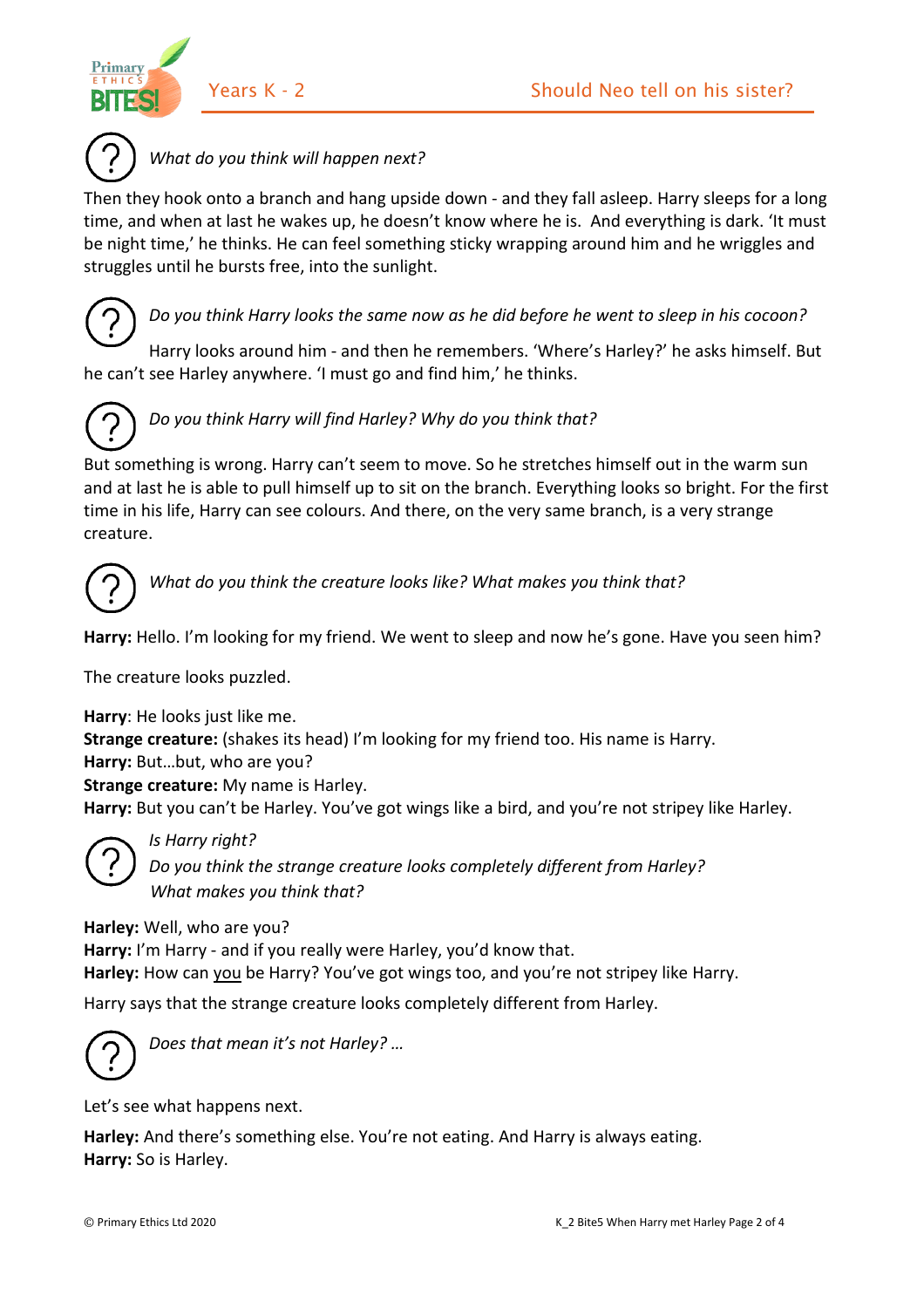



Harry doesn't know what to think.

**Harry:** 'Maybe I've turned into someone else, and maybe Harley has too.'



*Harry isn't eating - and he used to eat all the time. Does that mean he's changed into someone else? …*

Well, let's see what the story says.

While Harry is thinking, Harley stretches out his wings - and suddenly he's flying away, up into the sky! And then, without realizing it, Harry flexes his own wings and feels himself (whoever he is) rising higher and higher into the air. Far ahead, on the ground, he can see a bright patch of pink. He flies towards it and lands softly on a small bush that is covered with little pink flowers. But he doesn't eat the leaves. Instead, he drinks the sugary nectar from the middle of the flowers. And he no longer feels sad.



*Do you think Harry has turned into someone else? What makes you think that?* 

**Mary**: Yes, he has turned into a butterfly.

*Okay, so does turning into a butterfly make him someone else?* 



**Mary:** ummm…. I'm not sure

**Lola:** He's still the same creature. He just looks different. **Shaun:** But he's completely different – it's not just the way he looks. He eats different things … and he can fly.



*So does that mean he is someone else? …*

*What about you? Have you seen photos of yourself when you were little? Do you look different now? Do you do different things? Do you eat different things? Do you think you're still the same person you were then?* 



**Shaun:** Yes, I'm still the same person. Okay, I look different, but I still have the same family... the same house... I still like the same stuff .... like going to the beach... I'm still called Shaun.

Okay, let's think about that. Imagine you live in a world where, every five years, people change their names. When you are born, your parents give you a name. And then on your fifth birthday, it's time for a new name. And you must choose it yourself and it has to be different from the one you have now. Imagine that today is your fifth birthday.



#### *What name will you choose?*

*Imagine that from now on, everyone calls you by your new name. No one ever calls you by your old name again.* 

*Are you still the same person you used to be? Or are you a different person now?*